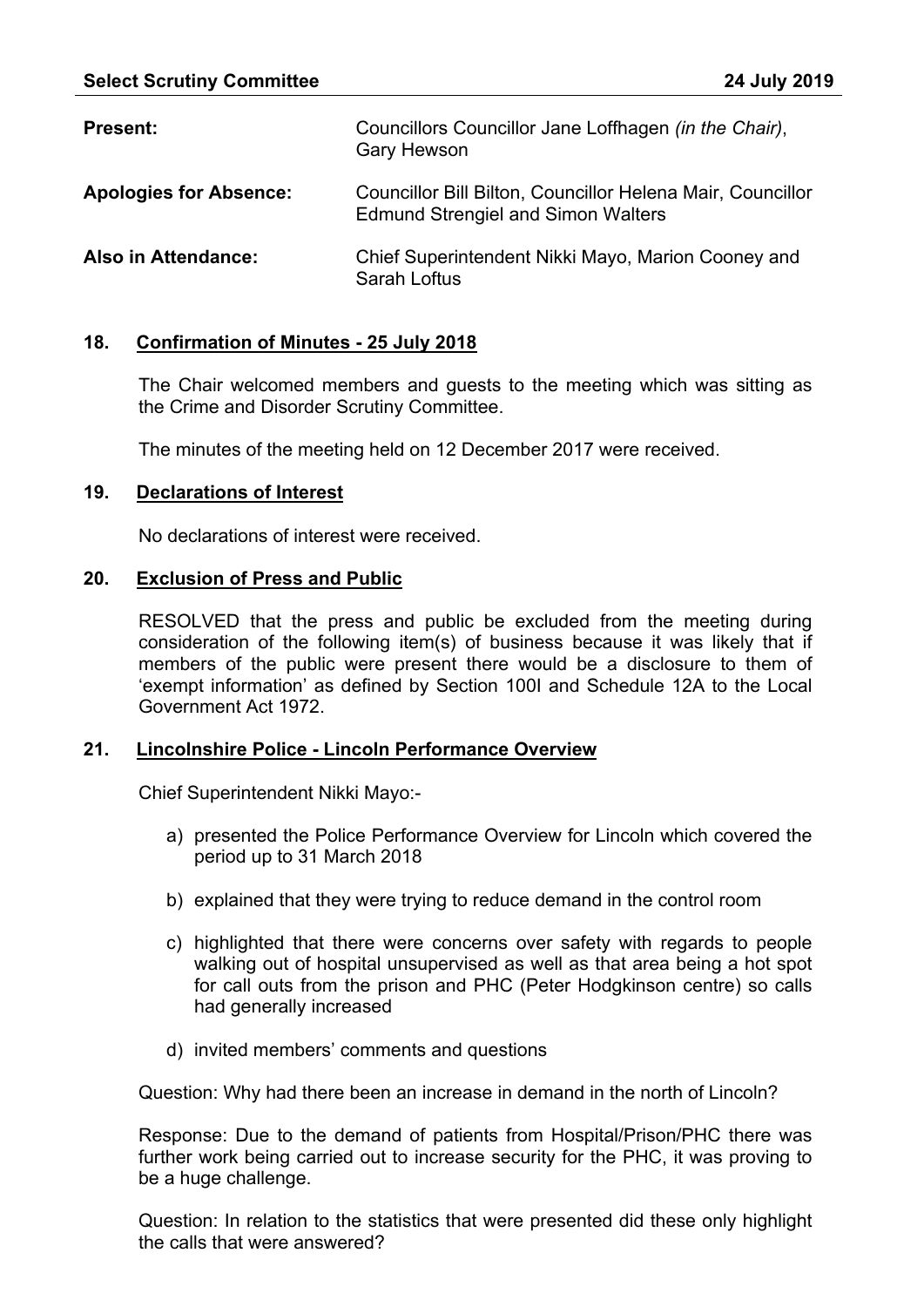Response: Yes. They only showed when an incident had been created whether it was urgent or would require to be signposted.

Question: Was the reduction in Anti-Social Behaviour queries due to people calling the City of Lincoln Council and other networks?

Response: They were the statistics that were reported to the call centre although staff had tried to direct calls through to 101 and the street intervention team.

Question: In regards to the number of calls where an incident was created, were 101 calls always being answered?

Response: There had been delays. The statistics showed the calls that were answered but there were plans to look into 101 calls to make improvements.

Questions: With regards to 101 calls, if the call was delayed would it eventually be answered?

Response: There would be a delay however it would be answered eventually. A G4S partner was currently managing the control room. There would be a potentially review on freeing up capacity in the control room to allow for more calls to be answered.

Nikki May explained that there were currently issues with the training that drivers were undertaking which lead to blue light calls being timed out and response times were being delayed further as a result.

Question: What response times did forces in other areas have?

Response: It was standard time across the board. Others had 20 minutes response time rather than 15 minutes due to being in a rural area.

Question: Was there any indication of other police stations closing down soon?

Response: Bracebridge Heath station was closing and staff were moving to South Park. Birchwood remained open at the moment.

Question: When would the new Fire/Police station be opening?

Response: Hopefully the end of September. It was originally going to be the beginning of September but some snagging issues caused delays.

Question: Who was the training organiser for Domestic Abuse?

Response: A lady called Sarah within the force would be able to provide more information on training.

Question: Were the figures for common assault without leading to injury part of the statistics?

Response: No, only what was reported.

Nikki Mayo explained that Operation Argentina had carried out investigations into drug use and begging in the City Centre. From this taking place it had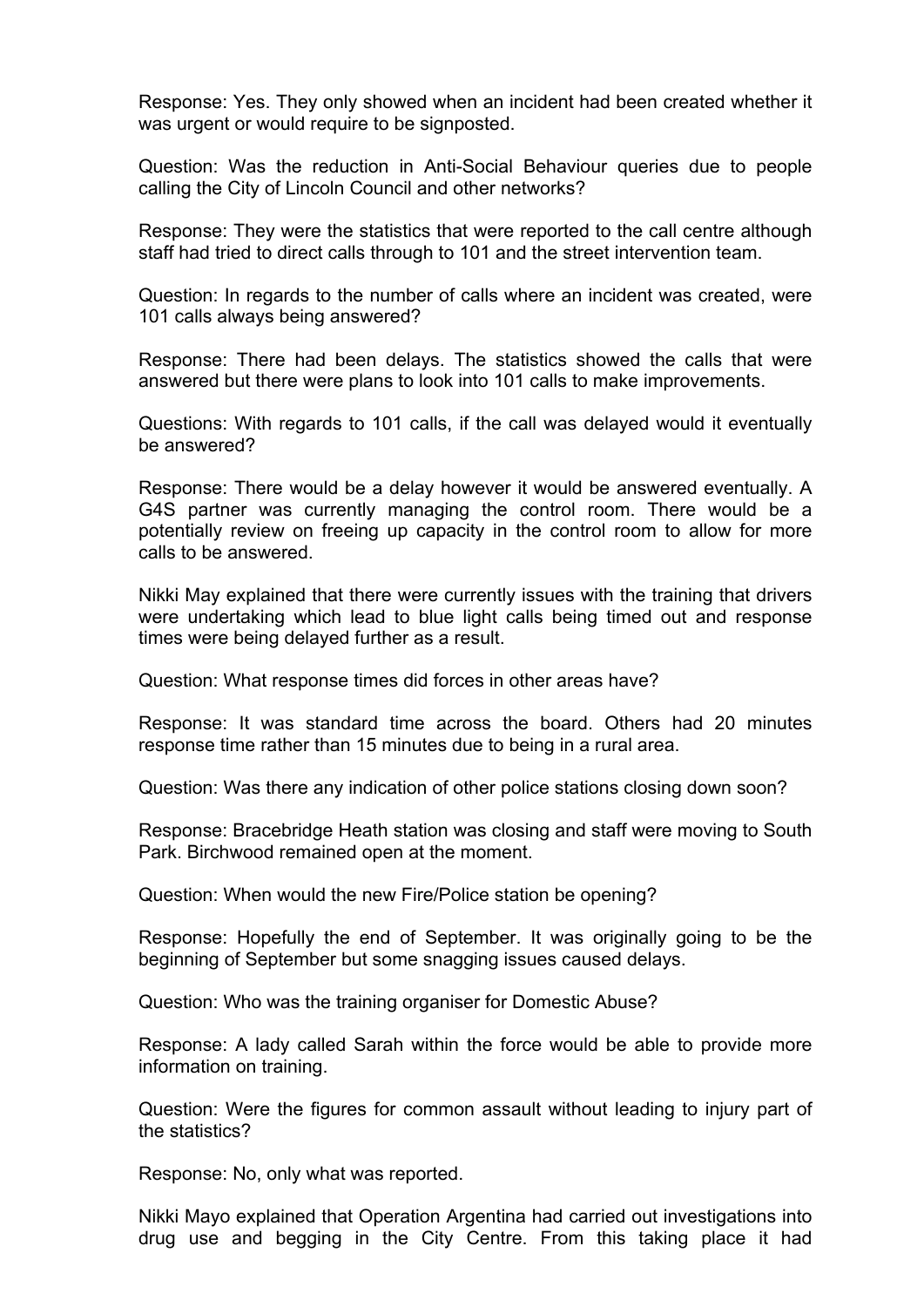significantly decreased in 2019 compared to 2018 and the setting up of the Evita team had helped hugely to achieve this.

Question: Did the Police identify the drug suppliers?

Response: One strategy of Operation Argentina was cutting to dealers. There were a couple in Sleaford who were caught and the customers objected to it. It had proved to be very successful.

RESOLVED that the contents of the report be noted with thanks by members'.

### **22. Inclusion or Press and Public**

It was noted at this point in the proceedings that the press and public were permitted to re-join the meeting as there was no further 'exempt information' to be discussed, although there were no press/public present in the public gallery this evening.

## **23. Anti-Social Behaviour Across Lincoln City**

Francesca Bell, Public Protection, ASB and Licensing Service Manager:

- a) presented to the committee an overview of the current level of Anti-Social Behaviour (ASB) across the city.
- b) explained that the Lincoln Intervention Team was launched in October 2018 and currently had funding until December 2020. The team was working to reduce on-street Anti-Social Behaviour (ASB) by holistically working with individuals to deal with the root cause of their behaviour. The team included an ASB Outreach Officer, Mental Health Nurse Outreach Officer, Addaction Outreach Officer and a Team Coordinator.
- c) highlighted that from 1<sup>st</sup> April to 31<sup>st</sup> March 2019 the PPASB team received 3181 requests across all of their service areas including Anti-Social Behaviour, noise nuisance, animal related concerns, littering, dog fouling, fly tipping, condition of properties, bins on the streets and many others.
- d) invited members' comments and questions.

Question: How did the intervention team fit in with the police? What were their powers?

Response: The intervention team all sat within a few feet of each other and powers were shared through evidence gathering with the police.

Question: Was begging considered an offence?

Response: Yes, through old law. Community Protection notices dealt with the issue though which could lead to a criminal behaviour order.

Question: Had the number of begging incidences reduced?

Response: Yes, with the help of partnership working and through the rough sleeper project etc.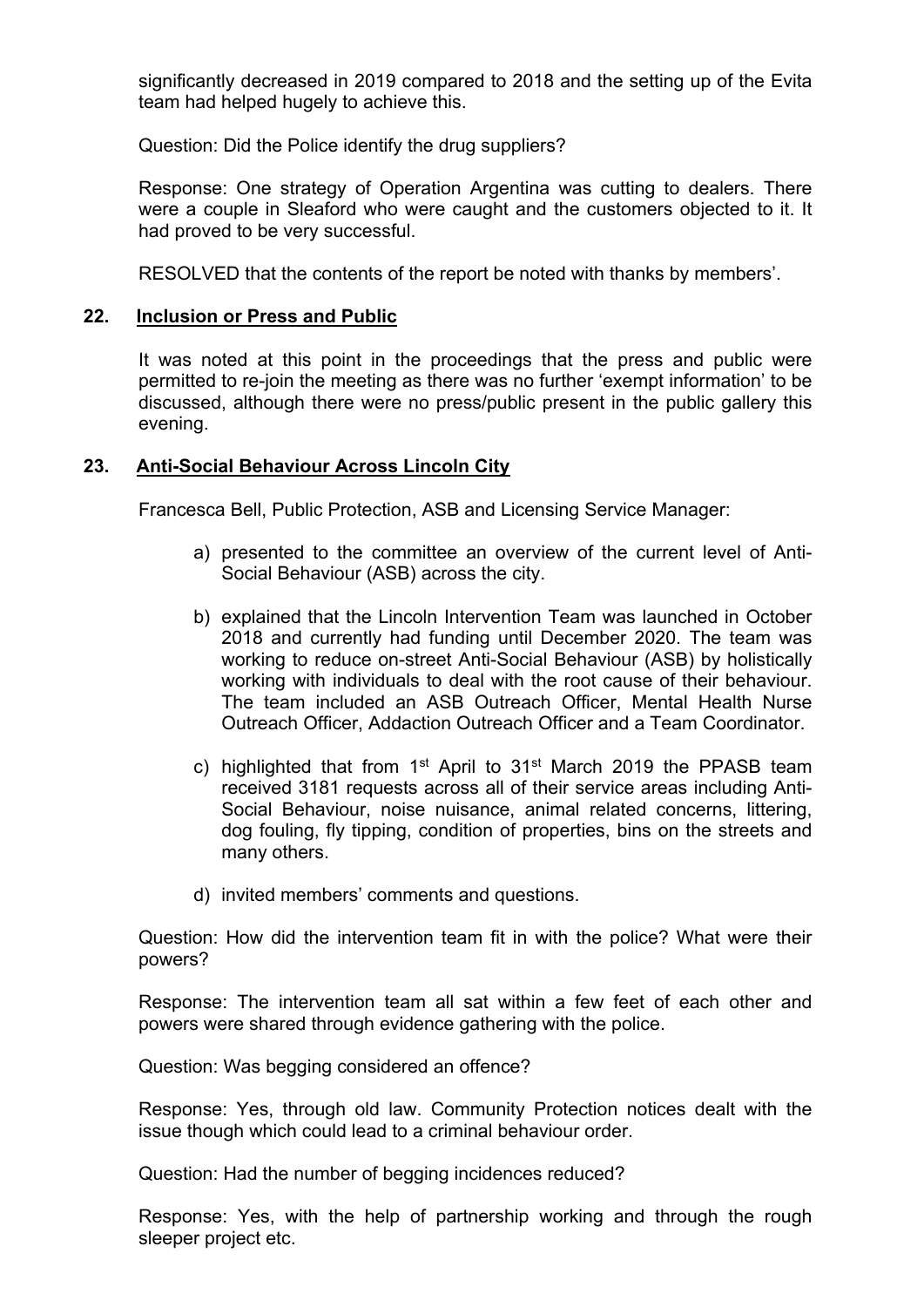Question: How much was the fixed penalty notice for littering?

Response: £75 reduced to £50 if paid early.

Question: If a garden was overgrown and a complaint was made, could enforcement action be taken?

Response: Yes, however there were a number of steps to go through e.g. warning letter etc.

Question: Did injunctions apply to an area under a PSPO?

Response: Yes, anyone in that area would be subjected to it.

Question: Had any City of Lincoln Council staff experienced violent and threatening behaviour?

Response: No incidents had been reported. They had experienced a small amount of aggressive behaviour but it wasn't severe enough to report.

RESOLVED that the contents of the report be noted.

## **24. City Centre Intervention - Update (Verbal Report)**

This update was covered within agenda item 5.

# **25. Lincoln Business Improvement Group - Update (Verbal Report)**

Sarah Loftus, representing, Lincoln Business Improvement Group:

- a) provided a brief introduction about herself and her role as Chief Executive
- b) explained the role of Lincoln BIG in the City of Lincoln which included:
- being funded by local businesses in the city
- 400K had been raised from the Bid Levy
- 5 key areas were being focused on, one being security and begging
- the implementation of Ask Angela
- diverting people from giving to the homeless to giving to charity
- the relaunch of the Shopwatch scheme which now had 359 members
- drinks detective scheme 10 venues had signed up to the scheme
- supporting Street Pastors
- the running of the bus scheme and car park scheme for BIG levy payers
- c) invited members' comments and questions.

Question: How did Ask Angela work?

Response: If an individual felt uneasy around someone they would report it to the bar staff by saying "Ask Angela". The bar staff would then arrange suitable transport home.

Question: Between 6pm and 8pm seemed to be the most unsafe time to be in town alone. Was something being done to help this?